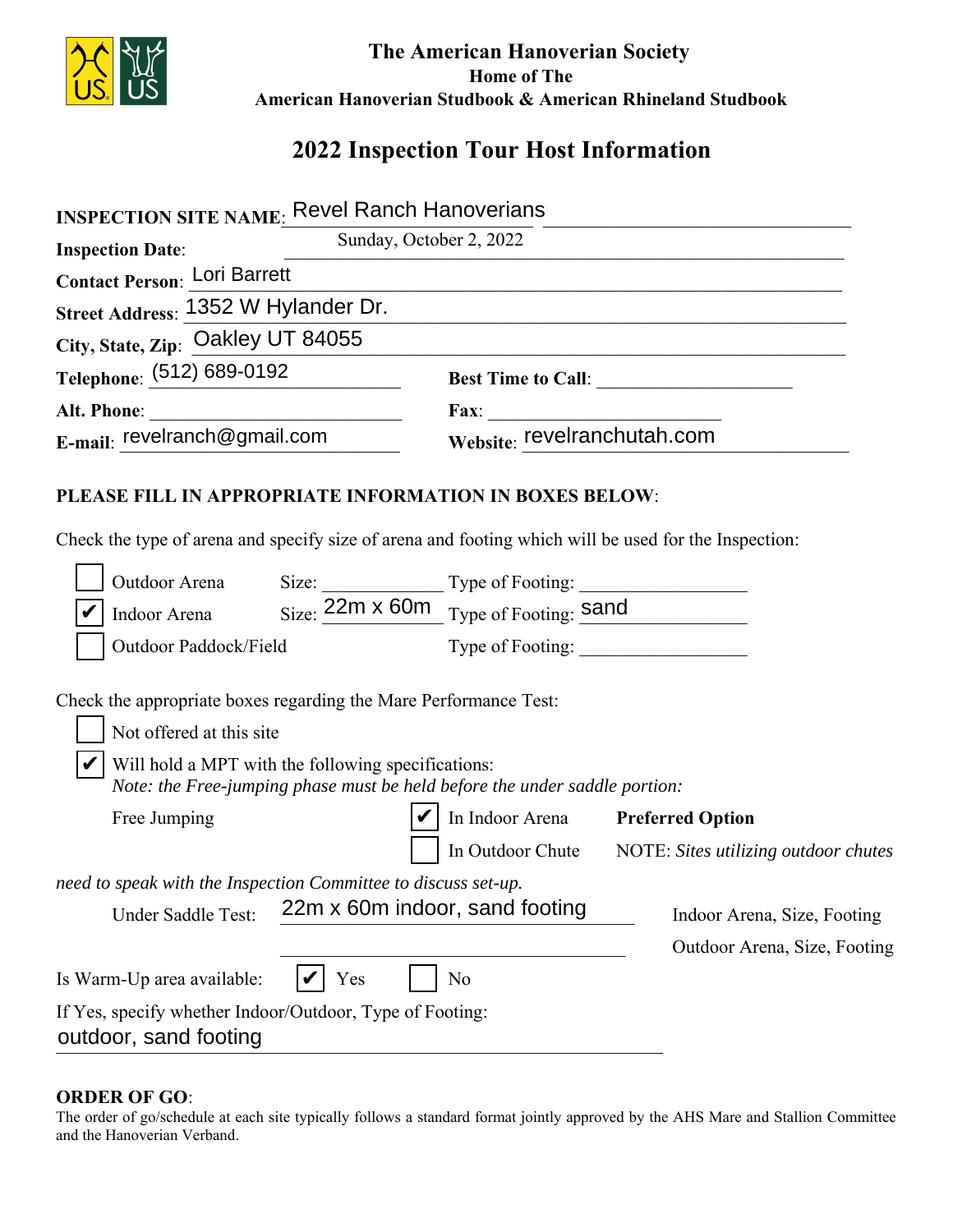- Registration
- Mare Performance Test Free Jumping
- Inspection of non-Hanoverian Mares
- Under saddle portion of the MPT
- Inspection of Hanoverian Mares
- Foal Presentations
- Futurity Classes

**TIME SCHEDULE:** *Note: The time schedule may be revised closer to the inspection date by the Site Host and the AHS Inspection Committee based upon site entries (number of horses) and the finalized travel schedule.* 

| Earliest Day/Arrival Time:                                                                                       | Saturday noon                                                |  |  |  |
|------------------------------------------------------------------------------------------------------------------|--------------------------------------------------------------|--|--|--|
| <b>Registration Estimated Start Time:</b>                                                                        | Saturday noon                                                |  |  |  |
| <b>Inspection Estimated Start Time:</b>                                                                          | Sunday 10am                                                  |  |  |  |
|                                                                                                                  |                                                              |  |  |  |
| <b>HOST SITE DETAILS:</b><br><b>Stabling/Veterinarian/Fee Policy</b><br>Will Stabling be Available?<br>$ V $ Yes | N <sub>0</sub>                                               |  |  |  |
| If yes, please answer the following: Is Stabling Limited?                                                        | $\bigvee$ <sub>Yes</sub><br>No                               |  |  |  |
| Type of Stalls Available: 12x12 w 16' run                                                                        |                                                              |  |  |  |
| $\boldsymbol{\mathfrak{s}}$ 50<br>Cost, if applicable:                                                           | $\frac{1}{\sqrt{2}}$ / per stall per night                   |  |  |  |
| $\sqrt{50}$                                                                                                      | for the day                                                  |  |  |  |
| $\sqrt{\frac{1}{\sqrt{1}}}$                                                                                      | Grounds Fee if applicable                                    |  |  |  |
|                                                                                                                  | No Charge for Stabling                                       |  |  |  |
| Grounds Fee is<br>per horse OR<br>per owner OR<br>per trailer<br>no grounds fee                                  |                                                              |  |  |  |
| Number of Stalls Available:                                                                                      |                                                              |  |  |  |
| 7<br>(number) permanent stalls available on grounds                                                              |                                                              |  |  |  |
| (number) temporary stalls available on grounds                                                                   |                                                              |  |  |  |
|                                                                                                                  | (number) of permanent stalls available _____ miles from site |  |  |  |
|                                                                                                                  | (number) of temporary stalls available miles from site.      |  |  |  |
| Type of Bedding:<br><b>Straw</b>                                                                                 |                                                              |  |  |  |
|                                                                                                                  | Shavings                                                     |  |  |  |
|                                                                                                                  | Other (please specify)                                       |  |  |  |
| Bedding/Hay available for purchase on grounds:                                                                   | No.<br>Yes                                                   |  |  |  |
|                                                                                                                  |                                                              |  |  |  |

 $\_$  ,  $\_$  ,  $\_$  ,  $\_$  ,  $\_$  ,  $\_$  ,  $\_$  ,  $\_$  ,  $\_$  ,  $\_$  ,  $\_$  ,  $\_$  ,  $\_$  ,  $\_$  ,  $\_$  ,  $\_$  ,  $\_$  ,  $\_$  ,  $\_$  ,  $\_$  ,  $\_$  ,  $\_$  ,  $\_$  ,  $\_$  ,  $\_$  ,  $\_$  ,  $\_$  ,  $\_$  ,  $\_$  ,  $\_$  ,  $\_$  ,  $\_$  ,  $\_$  ,  $\_$  ,  $\_$  ,  $\_$  ,  $\_$  ,

If there are any additional stabling notes/restrictions, please explain: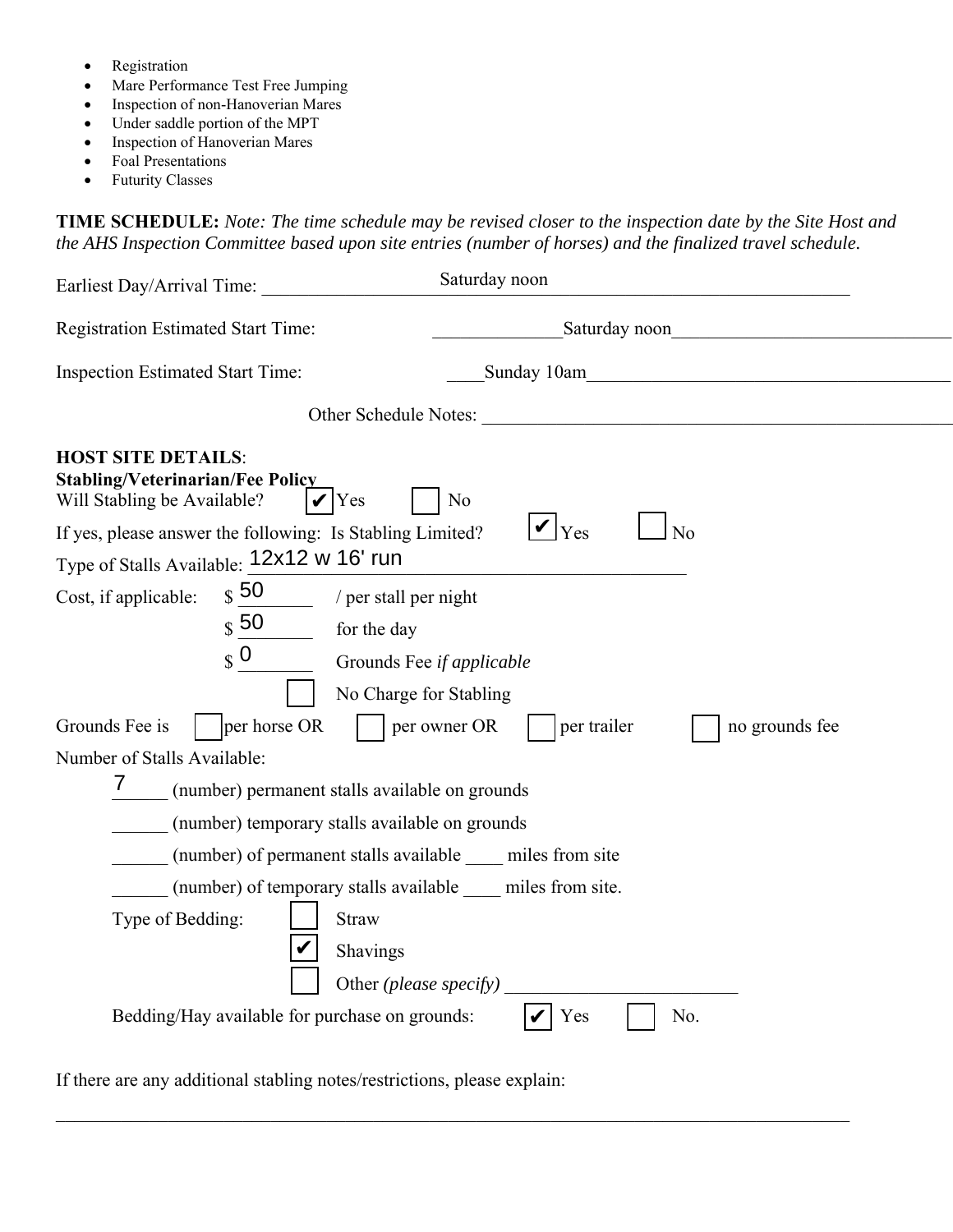If there are any restrictions regarding arrival schedule, please explain:

| Make Stabling Checks Payable to: Revel Ranch LLC              |                                                                              |              |
|---------------------------------------------------------------|------------------------------------------------------------------------------|--------------|
| Payment should be made: yes<br>Refund policy: with 48h notice | At time of reservations                                                      | Upon arrival |
|                                                               | Name of Veterinarian who will be on call: John Sieverts, South Valley Equine |              |
| Veterinarian's Telephone Number: (801) 254-2333               |                                                                              |              |

### **BRANDING**:

| It is the responsibility of the host to either provide or arrange for the provision of a blacksmith's forge. <i>Note:</i> |  |
|---------------------------------------------------------------------------------------------------------------------------|--|
| Due to damage to brands, charcoal fires, pipes, gas grills and/or acetylene torches will not be used in lieu of           |  |
| <i>a forge.</i> NO EXCEPTIONS.                                                                                            |  |

Name of individual who will provide a blacksmith's forge: \_\_\_\_\_\_\_\_\_\_\_\_\_\_\_\_\_\_\_\_\_\_\_\_\_\_\_\_\_\_\_\_\_\_\_\_\_

#### **ACCOMMODATIONS**:

Please list two or three motels within easy travel distance of your inspection. We recommend including at least a couple of national chains such as Holiday Inn, Best Western, or Comfort Inn and Suites.

| <b>AC Marriott Park City</b>                                                                                                                                    | Phone: 4358002750                                                          | Miles from Site: 5  |
|-----------------------------------------------------------------------------------------------------------------------------------------------------------------|----------------------------------------------------------------------------|---------------------|
|                                                                                                                                                                 | Phone:                                                                     | Miles from Site:    |
|                                                                                                                                                                 | Phone:                                                                     | Miles from Site:    |
| <b>OTHER INFORMATION:</b><br>This site will be limited to $15$ number of horse OR                                                                               | No Limit                                                                   |                     |
| Health Requirements for incoming horses:<br>Coggins Test<br>Health Certificate<br>Standard vaccines: Flu/Rhino, EWT, Rabies                                     | Other, explain on next line:                                               |                     |
| Will Food be Available? If Yes, Available<br>Food will not be available.<br>Spectator Seating Available Near Arena<br>No Dogs on Grounds;<br>Parking Limited OR | For Purchase; OR<br>Dogs welcome but must be leashed.<br>Parking Extensive | Compliments of Host |
| Type of Parking Surface: Gravel                                                                                                                                 |                                                                            |                     |
| Any Restrictions on lengths of trailers coming in: If so, specify:                                                                                              |                                                                            |                     |